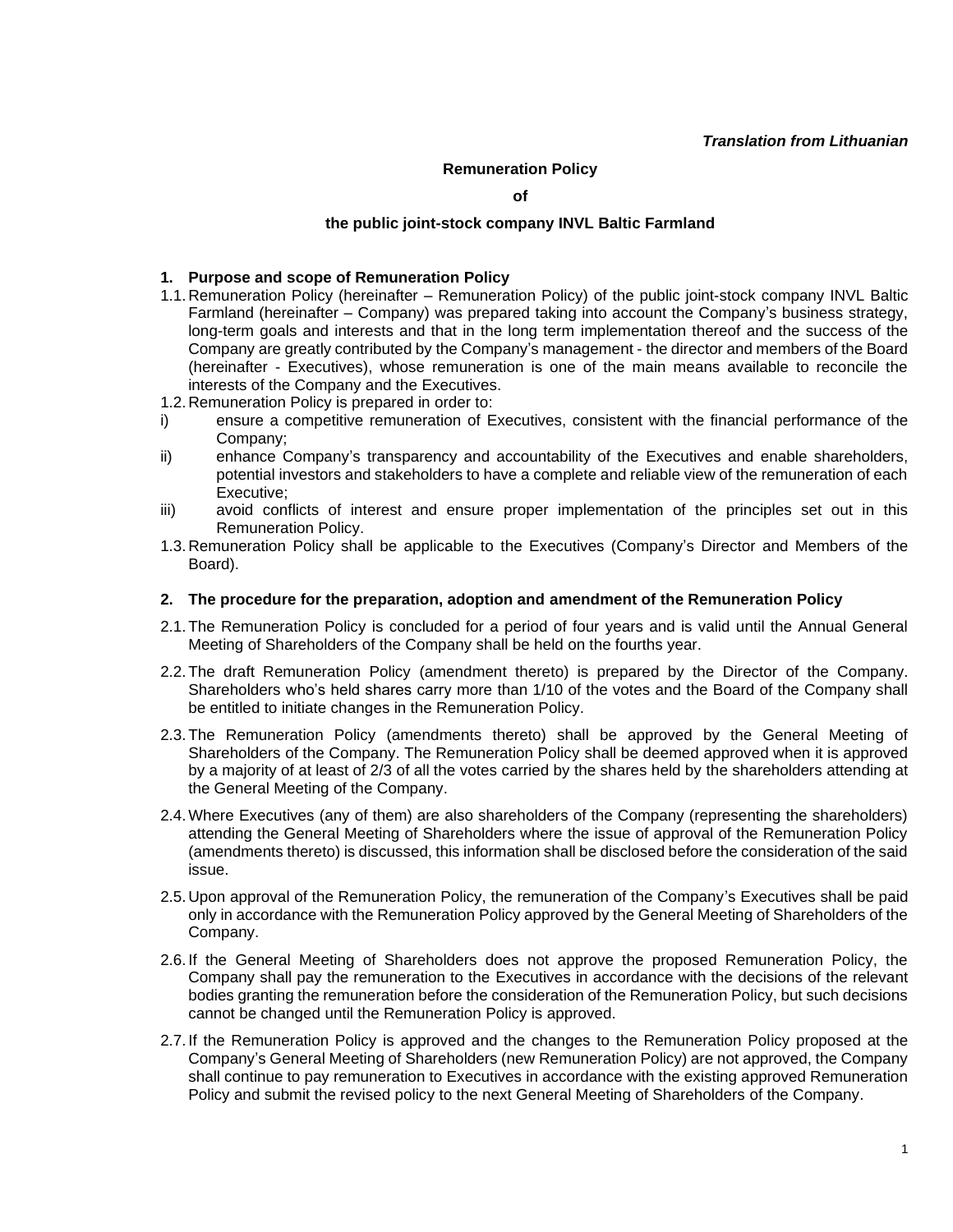- 2.8.The Company may deviate from the Remuneration Policy if such deviation from the Remuneration Policy is necessary to ensure the Company's long-term interests and business continuity. Such deviations shall be immediately announced in the same manner as the Remuneration Policy itself. If the Company is unable to apply the Remuneration Policy for more than 6 months, the Director of the Company shall review the Remuneration Policy taking into account the changed conditions, prepare the draft revised policy, submit to the Board of the Company to review and, upon approval of the Board, convene the General Meeting of Shareholders of the Company to which the amended Remuneration Policy shall be submitted for approval.
- 2.9.The Remuneration Policy (any amendments or supplements thereto) together with the date and voting results of the General Meeting of Shareholders approving the Remuneration Policy shall be made public on the Company's website without delay after the approval of the Remuneration Policy at the General Meeting of Shareholders.
- 2.10. The Director of the Company is responsible for the preparation of the Remuneration Policy. The Board of the Company shall be responsible for the ongoing review of the Remuneration Policy and implementation of its provisions.
- 2.11. When amending the Remuneration Policy, the Board along with the amendments shall submit to the General Meeting of Shareholders (i) descriptions and explanations of significant changes in the Remuneration Policy; (ii) if the Remuneration Policy being amended has already been discussed at the General Meeting of Shareholders but not approved, - the arguments specified in the resolution of the General Meeting of Shareholders; and (iii) all remuneration reports approved after the last vote on the Remuneration Policy of the Company's General Meeting.

# **3. The structure of Executives' remuneration**

- 3.1.The fixed remuneration is paid to the Director of the Company. A fixed remuneration is a monthly salary based on an employment contract. The remuneration of the Director of the Company shall be determined by the decision of the Board, which shall take into consideration the contribution of the Director to the achievement of the Company's goals and workload.
- 3.2.The members of the Board of the Company may only be paid up with annual bonuses, which shall be granted by the decision of the General Meeting of Shareholders of the Company in accordance with the procedure established by legal acts and appointment thereof shall be disclosed in the consolidated annual report of the Company.
- 3.3.The Company shall not apply deferral of the remuneration payment and shall not use the opportunity to reclaim variable part of the remuneration.
- 3.4.Executives does not receive any indirect benefit from the Company, nor they are granted stock options to the Company.
- 3.5.An employment contract of indefinite duration shall be concluded with the Director of the Company. The employment contract does not contain any supplementary pension or early retirement arrangements, termination clauses and payments related to termination do not differ from those provided by existing legal acts.
- 3.6.There are no contracts concluded with the members of the Board of the Company on the basis of which they perform their duties. The members of the Board shall be appointed and / or revoked for the term provided for in the Articles of Association of the Company, and the annual bonuses shall be appointed and paid by respective decision of the General Meeting of Shareholders in accordance with the procedure established by legal acts. Upon the decision of the General Meeting of Shareholders regarding payment of annual bonuses, the part of annual bonus of a particular member of the Board shall be determined by the decision of the Board taking into account the contribution of a particular member of the Board to the Company's activity.